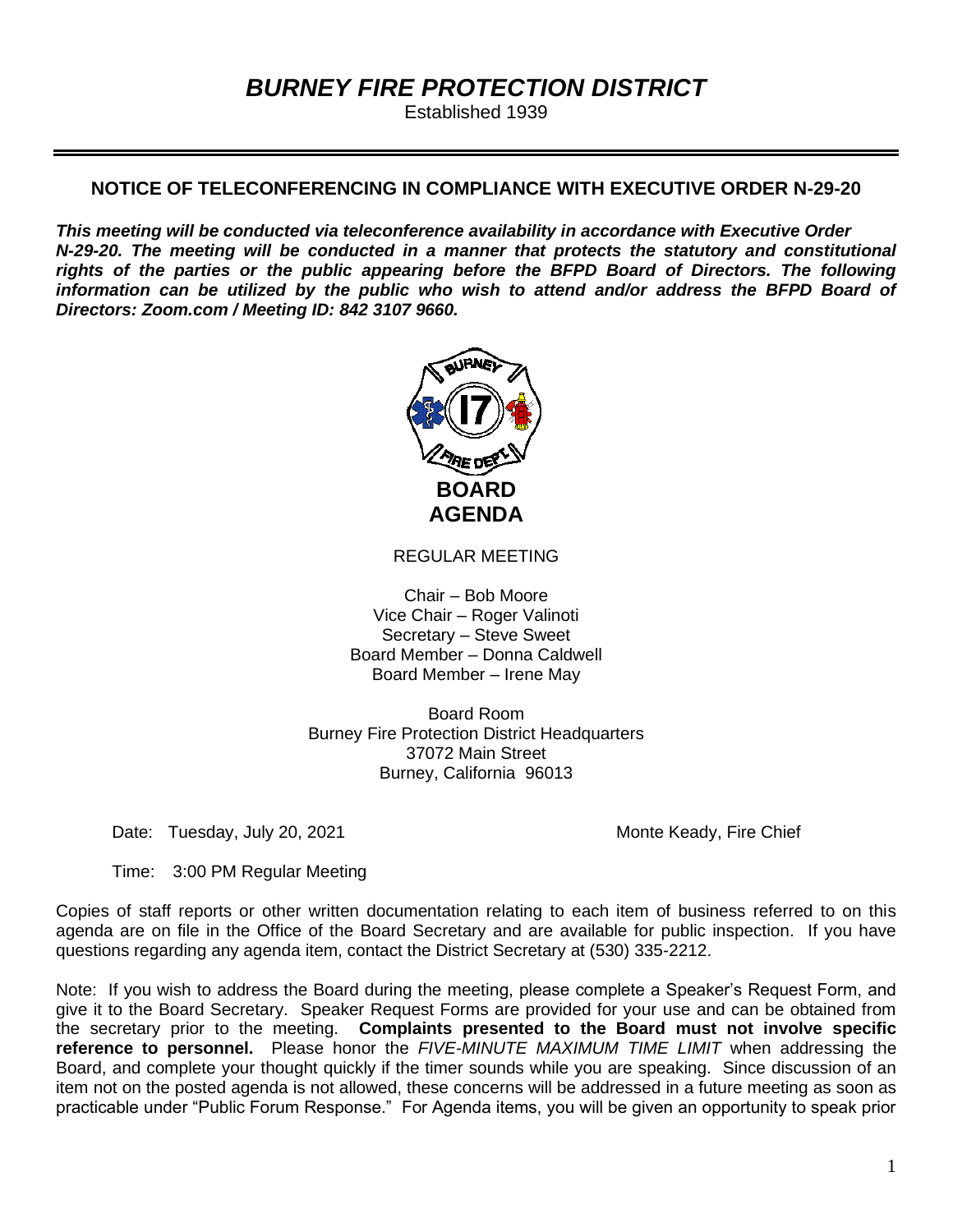to the Board completing its action. Please begin by stating your name and city of residence. If you wish to pass material to the Board, please hand it to the Board Secretary for distribution.

No boisterous conduct shall be permitted at any Board meeting. Persistence in boisterous conduct shall be grounds for summary termination, by the Chairperson, of the person's privilege of address.

No oral presentation shall include charges or complaints against any District employee, regardless of whether or not the employee is identified in the presentation by name or another reference, which tends to identify that employee. All charges or complaints against employees shall be submitted to the Board of Fire Commissioners under provisions contained in the Burney Fire Protection District Administrative Instruction.

Willful disruption of any of the meetings of the Board of Fire Commissioners shall not be permitted. If the Chairperson finds that there is, in fact, willful disruption of any meeting of the Board, he/she may order the room cleared and subsequently conduct the Board's business without the audience present except for duly accredited representatives of the news media, whom the Chairperson finds not to have participated in the disruption. After clearing the room, the Board may permit those persons, who in their opinion were not responsible for the willful disruption, to re-enter the meeting room.

### **BURNEY FIRE PROTECTION DISTRICT Board of Fire Commissioners Tuesday, July 20, 2021 3:00 PM Regular Meeting**

# **OPEN SESSION**

# **1. MEETING CALLED TO ORDER**

Chair Moore

# **2. FLAG SALUTE**

Chair Moore

# **3. ROLL CALL**

Bob Moore Roger Valinoti Steve Sweet Donna Caldwell Irene May

# **4**. **AGENDA APPROVAL**

# **5**. **ANNOUNCEMENTS**

None.

# **6. PRESENTATIONS**

None.